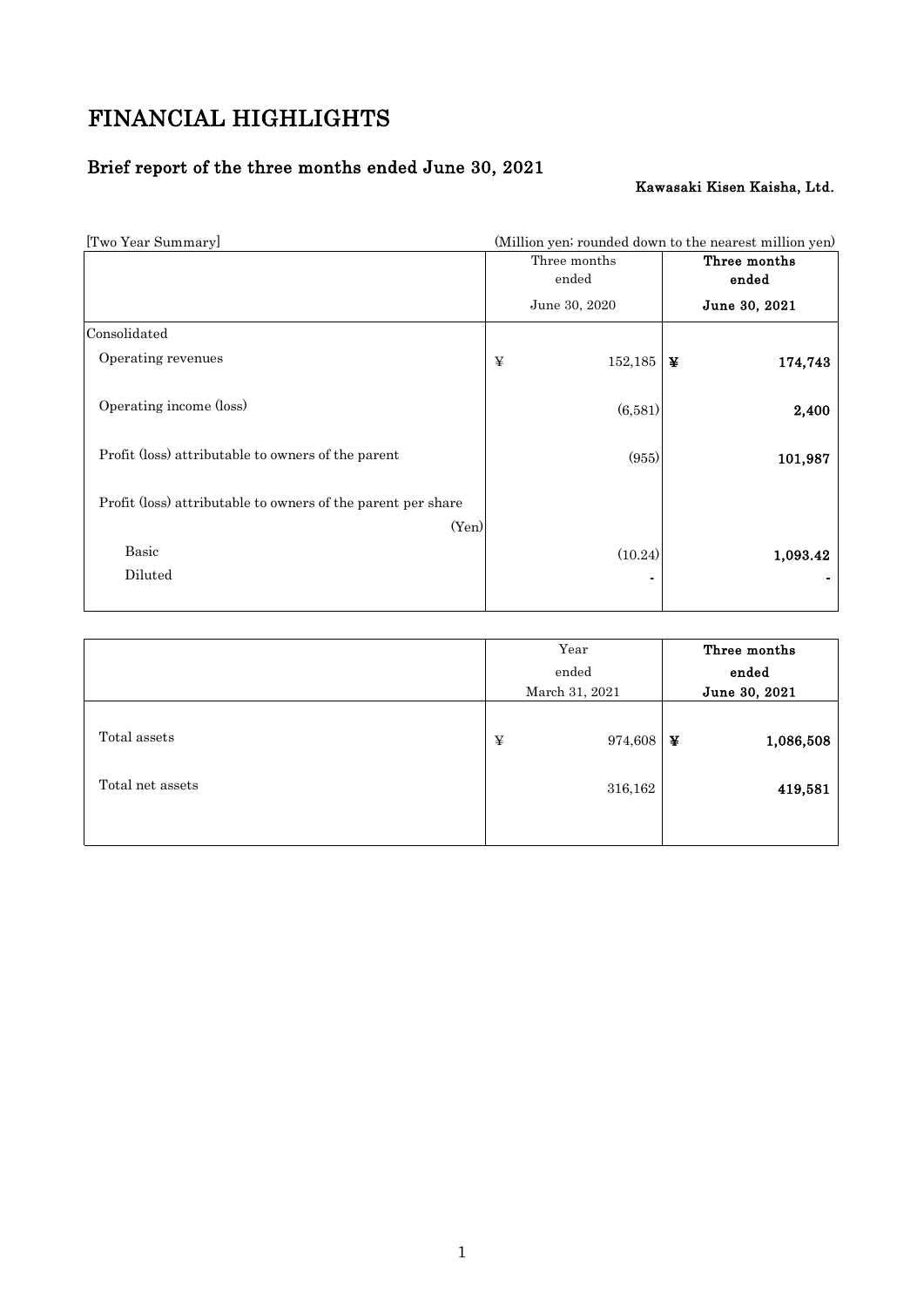# **1. Qualitative Information and Financial Statement**

| (Billion Yen; rounded to the nearest 100 million yen) |                                          |               |        |          |  |  |  |
|-------------------------------------------------------|------------------------------------------|---------------|--------|----------|--|--|--|
|                                                       | Three months ended<br>Three months ended |               | Change | % Change |  |  |  |
|                                                       | June 30, 2020                            | June 30, 2021 |        |          |  |  |  |
| Operating revenues                                    | 152.2                                    | 174.7         | 22.6   | 14.8%    |  |  |  |
| Operating income (loss)                               | (6.6)                                    | 2.4           | 9.0    |          |  |  |  |
| Ordinary income (loss)                                | (1.0)                                    | 88.4          | 89.5   |          |  |  |  |
| Profit (loss) attributable to owners of the parent    | (1.0)                                    | 102.0         | 102.9  |          |  |  |  |

## (1) Qualitative Information about the Consolidated Operating Result

| Exchange Rate (¥/US\$)<br>(3-month average)   | ¥107.74        | ¥109.80        | 42.06   | 1.9%  |
|-----------------------------------------------|----------------|----------------|---------|-------|
| Fuel oil price (US\$/MT)<br>(3-month average) | <b>US\$377</b> | <b>US\$479</b> | US\$102 | 27.0% |

Due to significant business performance improvement of OCEAN NETWORK EXPRESS PTE. LTD. (hereinafter referred to as "ONE"), the company recorded 88.809 billion yen of equity in earnings of subsidiaries for the first quarter. Within the recorded equity in earnings of subsidiaries, "ONE" accounted for 87.654 billion yen in

consolidated accounting first quarter.

Performance per segment was as follows.

| (Brition Ten, founded to the nearest Too miniton year) |                       |                                     |                                     |        |            |  |  |
|--------------------------------------------------------|-----------------------|-------------------------------------|-------------------------------------|--------|------------|--|--|
|                                                        |                       | Three months ended<br>June 30, 2020 | Three months ended<br>June 30, 2021 | Change | % Change   |  |  |
|                                                        | Operating revenues    | 45.2                                | 59.7                                | 14.5   | 32.0%      |  |  |
| Dry bulk                                               | Segment profit (loss) | (4.4)                               | 0.9                                 | 5.3    |            |  |  |
| Energy resource                                        | Operating revenues    | 19.2                                | 20.4                                | 1.2    | 6.1%       |  |  |
| transport                                              | Segment profit (loss) | 1.6                                 | 0.9                                 | (0.8)  | (47.3%)    |  |  |
| Product logistics                                      | Operating revenues    | 81.4                                | 91.9                                | 10.5   | 12.8%      |  |  |
|                                                        | Segment profit (loss) | 3.0                                 | 88.8                                | 85.8   |            |  |  |
|                                                        | Operating revenues    | 6.3                                 | 2.8                                 | (3.5)  | $(56.2\%)$ |  |  |
| Other                                                  | Segment profit (loss) | 0.2                                 | (0.1)                               | (0.3)  |            |  |  |
| Adjustments and<br>eliminations                        | Segment profit (loss) | (1.4)                               | (2.1)                               | (0.7)  |            |  |  |
|                                                        | Operating revenues    | 152.2                               | 174.7                               | 22.6   | 14.8%      |  |  |
| Total                                                  | Segment profit (loss) | (1.0)                               | 88.4                                | 89.5   |            |  |  |

# (Billion Yen; rounded to the nearest 100 million yen)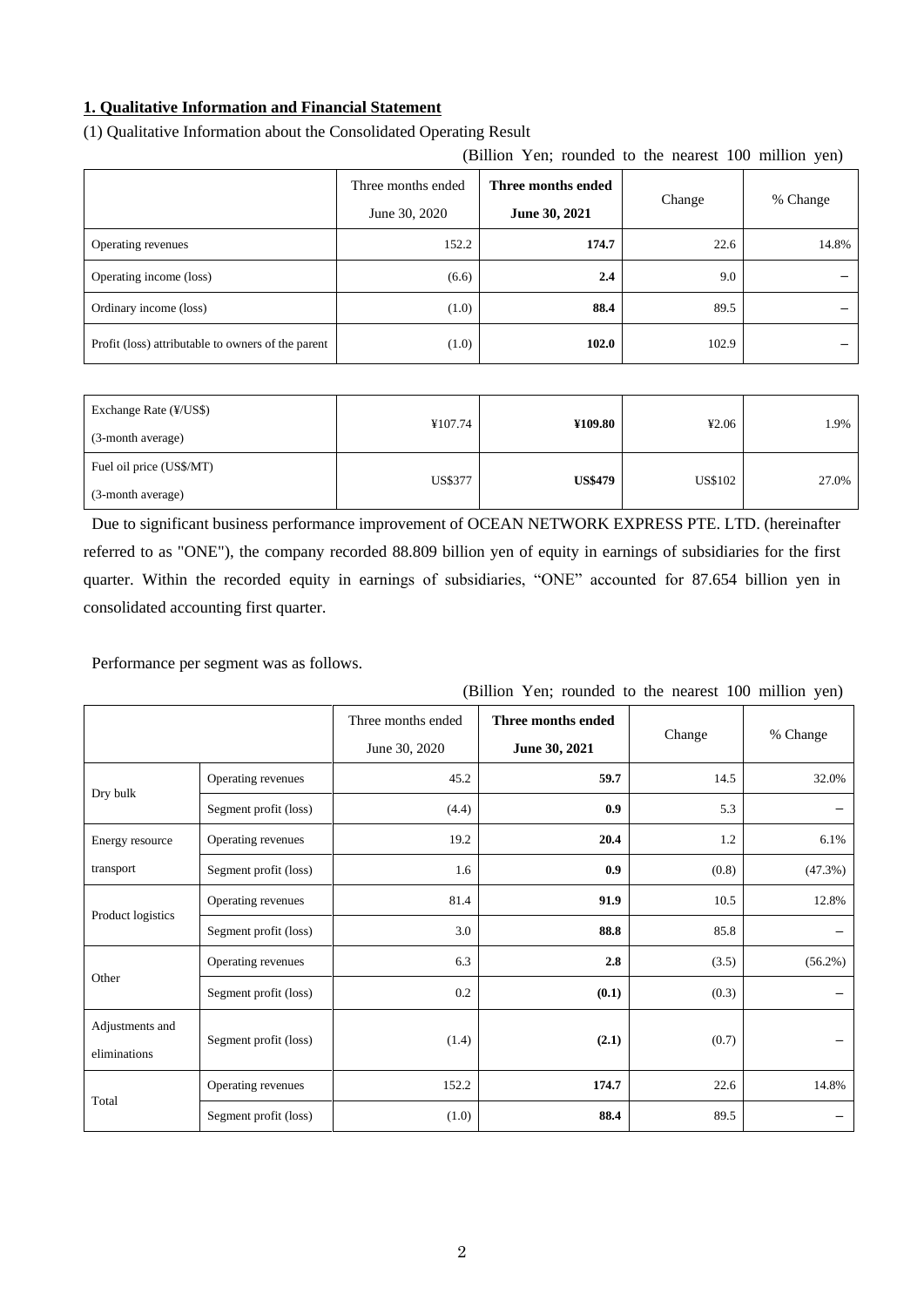### **(i) Dry Bulk Segment**

### Dry Bulk Business

In the Cape-size sector, market rates stayed generally firm, although there were wide fluctuations, due to the improvement of the vessel supply-demand balance as robust demand from China and other countries for steel continued. In the medium and small vessel sector, market rates rose because of robust Chinese demand for grain imports and an increase in demand for transportation of coal and other goods due to a recovery in industrial activities in various countries.

Under these circumstances, as a result of appropriate management of market exposures and efforts to reduce operation costs and improve vessel operation efficiency, the overall Dry Bulk Segment recorded a year-on-year increase in revenue and returned to profitability.



# **Baltic Dry Index**

### **(ii) Energy Resource Transport Segment**

#### Tanker Carrier and Electricity Business

Concerning large crude oil tankers (VLCCs), LPG carriers, and thermal coal carriers, the business stayed firm for mid- and long-term charter contracts and contributed to secure stable profit.

#### LNG Carrier and Offshore Business

Concerning LNG carriers, and drillship and FPSO (Floating Production, Storage and Offloading system), the business stayed firm for mid- and long-term charter contracts and contributed to secure stable profit. Concerning the offshore support vessel business, market rates remained sluggish in spite of oil price decline recovery.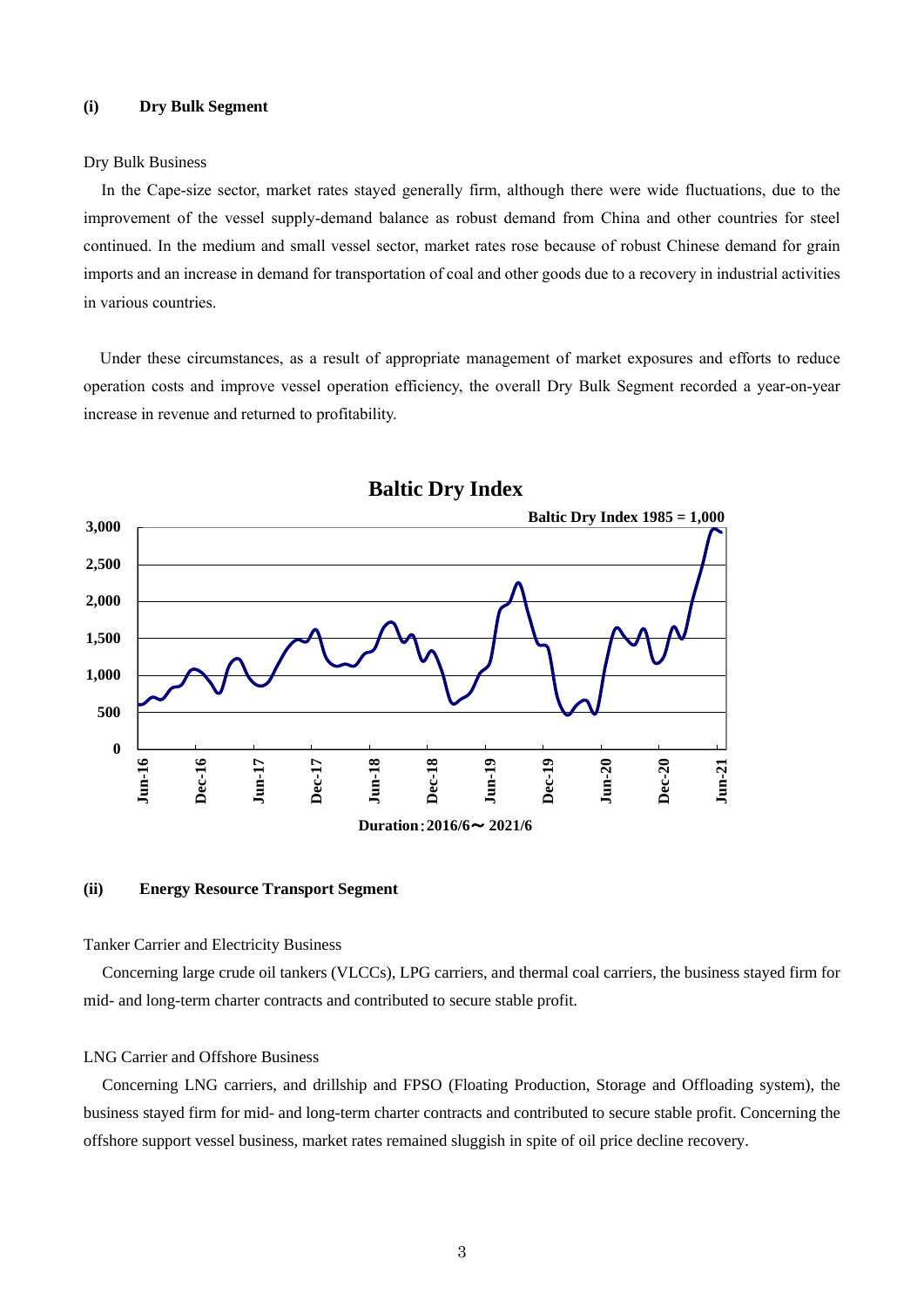As a result, the overall Energy Resource Transport Segment recorded a year-on-year increase in revenue, but a profit declined.



# **VLCC World Scale (AG/JPN)**

#### **(iii) Product Logistics Segment**

#### Car Carrier Business

In the global car sales market, the recovery from the impact of COVID-19 in the previous fiscal year continued. As demand for transportation steadily recovered despite concerns about the impact on production due to a semiconductor shortage.

### Logistics Business

In the domestic logistics and port businesses, because of a continued increase in demand for ocean container transportation, container handling volume expanded. In the towage business, work volume generally increased due to a recovery in demand for transportation. The warehousing business stayed firm. As for the international logistics business, in the forwarding business, air cargo transportation volume recovered because of a modal shift to air transportation due to the tight supply demand balance in the ocean container transportation sector as well as a recovery in demand related to the car industry. The business of transporting finished vehicles by land stayed firm against the backdrop of robust new car sales.

### Short Sea and Coastal Business

In the short sea business, demand for steel and timber products stayed firm, however due to congestion at the coal loading port, the overall transportation volume decreased year-on-year. In the coastal business, the overall transportation volume recorded a year-on-year increase as the Group captured demand for transportation of foods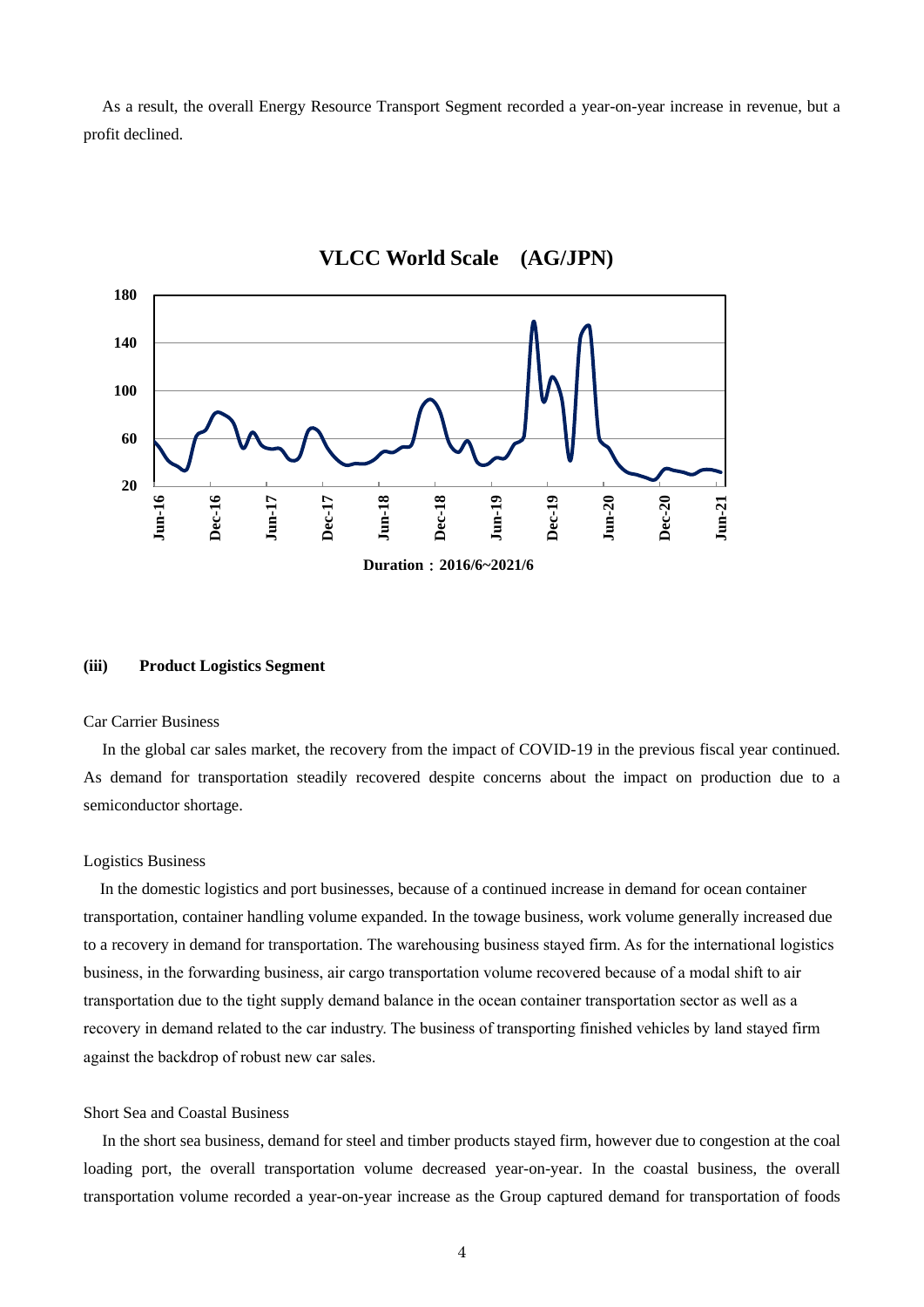and construction-related cargoes. In the ferry business, although the movement of people continued to be restricted because of the declaration of a state of emergency and measures to prevent the spread of COVID-19 infection, the numbers of passengers and passenger cars transported recovered year-on-year, while the truck transportation volume remained almost flat.

### Containership Business

As for the performance of OCEAN NETWORK EXPRESS PTE. LTD. (hereinafter referred to as "ONE"), robust cargo movements that started in fiscal year 2020 continued, and because of the ensuing supply chain disruptions and continued tightness of the supply-demand balance, market rates stayed high in all trades. As a result, the business performance of "ONE" significantly improved year-on-year.

As a result, the overall Product Logistics Segment recorded a year-on-year increase in both revenue and profit.

### **(iv) Other Segment**

Other Segment includes but not limited to the Group's ship management service, travel agency service, and real estate and administration service. The segment recorded a year-on-year decline in revenue and a loss was recorded.

### (2) Qualitative Information on the Consolidated Financial Situation

Consolidated assets at the end of the consolidated 1st Quarter of this fiscal year were ¥1,086.508 billion, an increase of ¥111.899 billion from the end of the previous fiscal year as a result of an increase in investment securities and other factors.

Consolidated liabilities increased by ¥8.480 billion to ¥666.926 billion as a result of an increase in short-term loans and other factors compared to the end of the previous fiscal year.

Consolidated net assets were ¥419.581 billion, an increase of ¥103.418 billion compared to the end of the previous fiscal year as a result of an increase in retained earnings and other factors.

(3) Qualitative Information on the Consolidated Prospects for FY2021

|  |  | (Billion Yen; rounded to the nearest 100 million yen) |  |  |  |  |  |  |
|--|--|-------------------------------------------------------|--|--|--|--|--|--|
|--|--|-------------------------------------------------------|--|--|--|--|--|--|

|                  | Operating revenue | Operating income (loss) | Ordinary income (loss) | Profit (loss) attributable to |  |
|------------------|-------------------|-------------------------|------------------------|-------------------------------|--|
|                  |                   |                         |                        | owners of the parent          |  |
| Fiscal Year 2021 | 630.0             | 4.0                     | 275.0                  | 265.0                         |  |
| (End March 2022) |                   |                         |                        |                               |  |

(Exchange Rate(¥/US\$): ¥106.67 / Fuel Oil Price (US\$/MT): US\$455)

In the Dry Bulk Segment, as COVID-19 vaccination is making progress around the world, various countries are continuing fiscal support measures and economy-stimulating measures, and against this backdrop, the global economy is steadily recovering. As a result, demand for ocean transportation of bulk cargoes, mainly raw materials,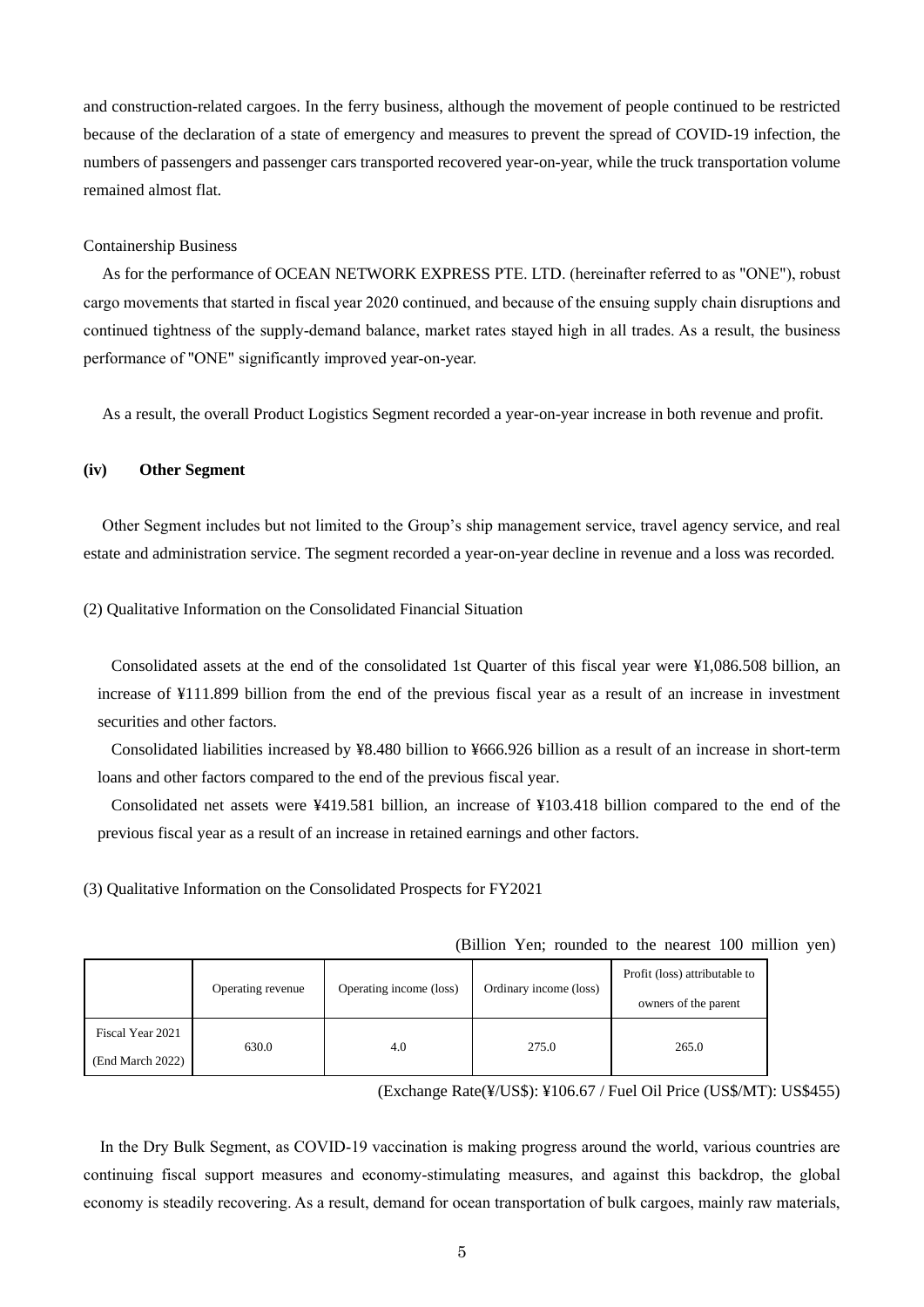is also expected to stay firm. On the other hand, there are concerns that the worldwide spread of variants of the COVID-19 virus may slow down the economy of various countries, including China, which is the main source of demand for transportation. Therefore, the Group is keeping a close watch on the impact of this and other factors on the dry bulk market and on the volatility of market rates. At the same time, amid the growing needs for environmental measures, the Group will strive to secure stable profit by increasing mid- and long-term contracts that take advantage of its strength in high quality transportation.

In the Energy Resource Transport Segment, the Group will strive to secure stable profit under mid- and long-term contracts with respect to large crude oil tankers, LPG carriers, thermal coal carriers, LNG carriers, drillships and FPSO (Floating Production, Storage and Offloading) systems. In the offshore support vessel business, the Group will continue efforts to improve profitability through cost reduction measures.

As for the Product Logistics Segment, regarding the car carrier business, global vehicle sales are expected to continue recovering from the impact of COVID-19 in the previous fiscal year. On the other hand, while there are concerns over the effects of a semiconductor shortage on production, the Group expects to secure profits in FY2021 through activities continued since the previous fiscal year, including appropriate fleet development and reorganization of the network of trades. In the logistics business, container handling volume is likely to stay firm amid expectations that the demand for ocean container transportation will continue increasing in the domestic logistics segment. In the towage business, work volume is expected to continue growing. As for the international logistics sector, as the shift to air cargoes due to an increase in demand for ocean container transportation continues in the forwarding business, cargo movements are expected to stay firm. The business of transporting finished vehicles by land is expected to maintain strong performance as robust demand for new cars is forecast to continue in the second half and beyond. In the foreign warehousing business, demand is expected to recover in line with the progress of COVID-19 vaccination. In the containership business, as demand for transportation is expected to remain firm in the second quarter, "ONE" will continue to charter additional ships and improve operations in order to avoid supply chain disruptions. In the second half, it is expected that supply chain disruptions will be resolved due to progress of COVID-19 vaccination worldwide and that the supply-demand conditions will gradually return to normal.

Due to the high uncertainty regarding the spread of COVID-19 and when it will end, it is difficult to determine a future forecast. But it is expected that the global economy will remain on the path of recovery as a result of economic support policy measures and economic stimulus measures implemented by various countries and cargo movements especially container ship business remained firm. For the fiscal year ending March 31, 2022, the Group is projecting profit attributable to owners of the parent of ¥265.0 billion.

Our important task is to maximize returns to our shareholders while maintaining necessary internal reserves to fund our capital investment and strengthen our financial position for the sake of forwarding to growth in corporate value.

The dividend policy remains yet to be determined. We will announce in due course, when we have judged that we can forecast dividend payments after comprehensively taking into consideration the forecasts of the full-year results, business foundation and to improve the Company's financial strength.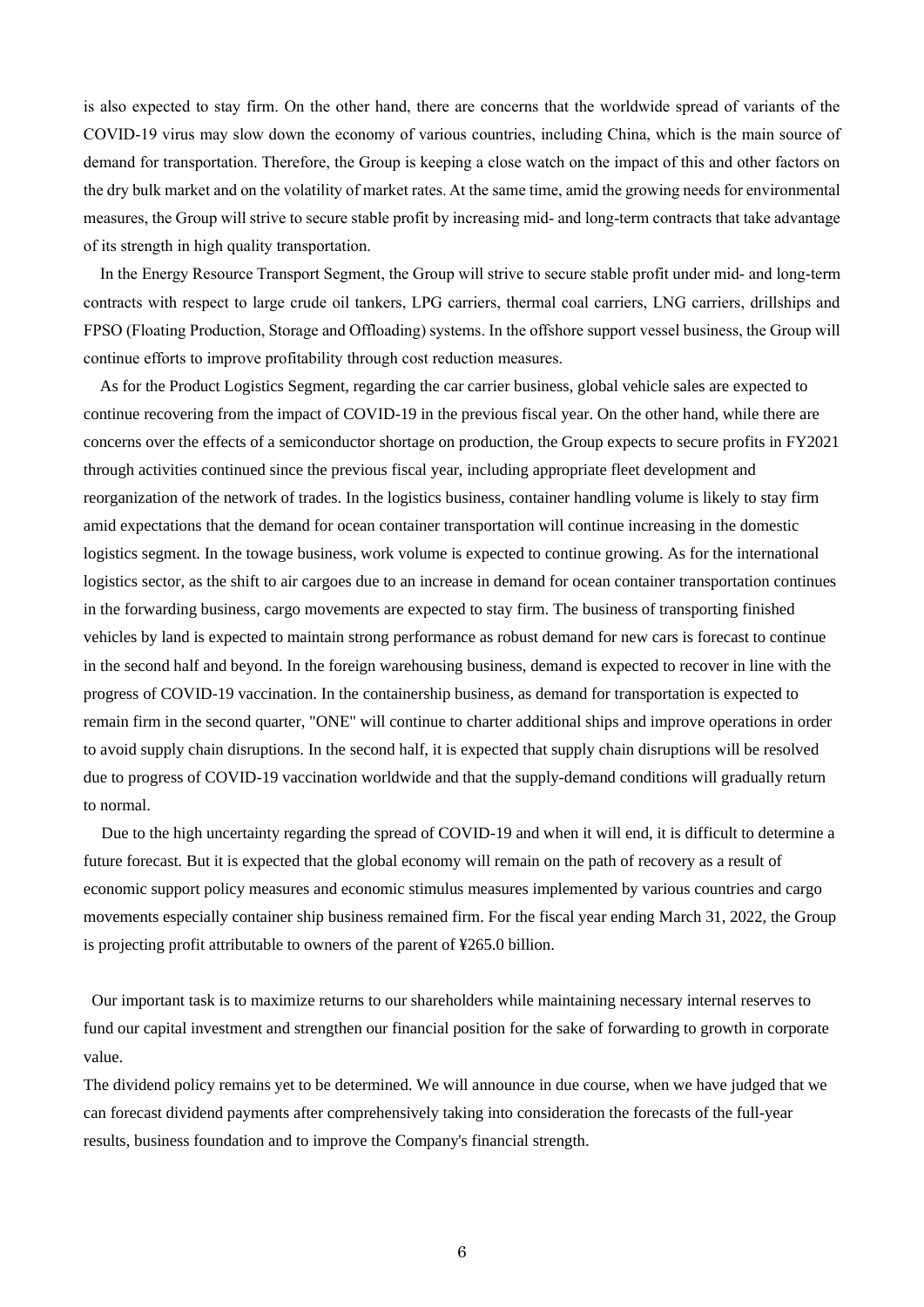# Consolidated Financial Statements

(All financial information has been prepared in accordance with accounting principles generally accepted in Japan)

# Consolidated Balance Sheet

|       |              | (Millions of yen)                                                    |
|-------|--------------|----------------------------------------------------------------------|
|       | Year         | Three months                                                         |
| ended |              | ended                                                                |
|       |              | June 30, 2021                                                        |
|       |              |                                                                      |
|       |              |                                                                      |
| ¥     | 132,371      | 143,326                                                              |
|       | 56,125       |                                                                      |
|       |              | 85,291                                                               |
|       | 22,309       | 25,181                                                               |
|       | 38,790       | 16,876                                                               |
|       | 17,530       | 19,929                                                               |
|       | (915)        | (898)                                                                |
|       | 266,210      | 289,707                                                              |
|       |              |                                                                      |
|       |              |                                                                      |
|       | 352,981      | 358,982                                                              |
|       | 10.641       | 10,049                                                               |
|       | 3,338        | 3,193                                                                |
|       | 16,356       | 15,479                                                               |
|       | 3,877        | 3,599                                                                |
|       | 4,137        | 3,774                                                                |
|       | 391,334      | 395,078                                                              |
|       |              |                                                                      |
|       | 3,551        | 3,298                                                                |
|       | 3,551        | 3,298                                                                |
|       |              |                                                                      |
|       |              | 340,281                                                              |
|       |              | 19,325                                                               |
|       |              | 966                                                                  |
|       |              | 39,039                                                               |
|       |              | (1, 189)                                                             |
|       | 313,512      | 398,424                                                              |
|       | 708,398      | 796,801                                                              |
| ¥     | 974,608<br>¥ | 1,086,508                                                            |
|       |              | March 31, 2021<br>¥<br>257,522<br>19,043<br>857<br>37,343<br>(1,253) |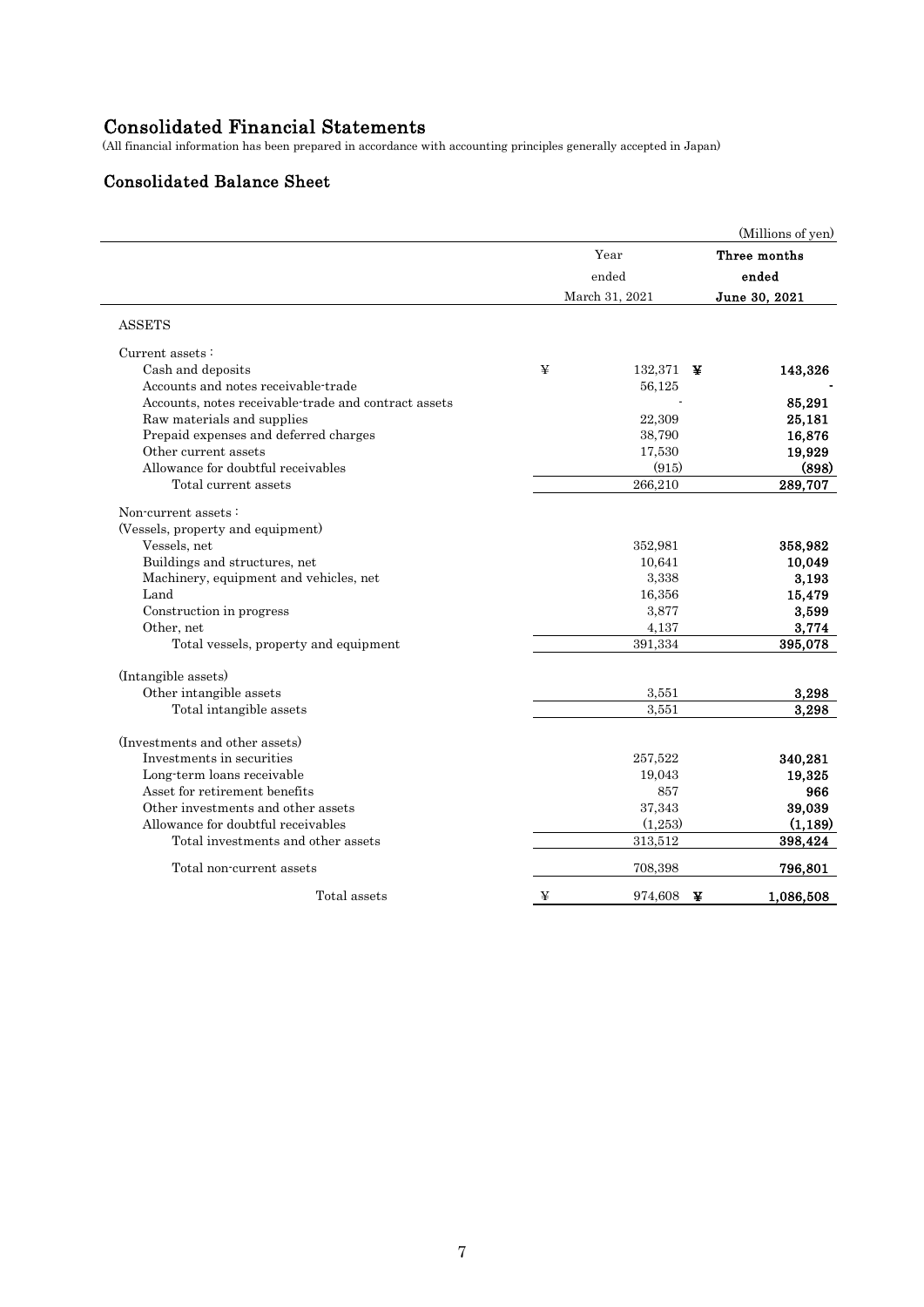# Consolidated Balance Sheet

|                                                                 |       |                    | (Millions of yen) |          |
|-----------------------------------------------------------------|-------|--------------------|-------------------|----------|
|                                                                 |       | Year               | Three months      |          |
|                                                                 | ended |                    | ended             |          |
|                                                                 |       | March 31, 2021     | June 30, 2021     |          |
| <b>LIABILITIES</b>                                              |       |                    |                   |          |
| Current liabilities:                                            |       |                    |                   |          |
| Accounts and notes payable-trade                                | ¥     | 51,661 $\bm{\Psi}$ |                   | 53,469   |
| Short-term loans and current portion of long-term loans         |       | 138,002            | 150,722           |          |
| Accrued income taxes                                            |       | 1,404              |                   | 871      |
| Allowance for loss related to the Anti-Monopoly Act             |       | 357                |                   | 357      |
| Allowance for loss on chartering contracts                      |       | 15,556             |                   | 11,614   |
| Other allowance                                                 |       | 3,159              |                   | 2,032    |
| Other current liabilities                                       |       | 51,387             |                   | 60,211   |
| Total current liabilities                                       |       | 261,529            | 279,280           |          |
| Non-current liabilities:                                        |       |                    |                   |          |
| Bonds                                                           |       | 7,000              |                   | 7.000    |
| Long-term loans, less current portion                           |       | 325,803            | 317,155           |          |
| Allowance for directors' and audit and supervisory board        |       | 353                |                   | 198      |
| members' retirement benefits                                    |       |                    |                   |          |
| Allowance for directors' stock benefits                         |       | 48                 |                   | 46       |
| Accrued expenses for overhaul of vessels and other assets       |       | 11,904             |                   | 11,591   |
| Liability for retirement benefits                               |       | 6,499              |                   | 6,319    |
| Other non-current liabilities                                   |       | 45,307             |                   | 45,334   |
| Total non-current liabilities                                   |       | 396,916            | 387,646           |          |
| Total liabilities                                               |       | 658,446            | 666,926           |          |
| <b>NET ASSETS</b>                                               |       |                    |                   |          |
| Shareholders' equity:                                           |       |                    |                   |          |
| Common stock                                                    |       | 75,457             |                   | 75,457   |
| Capital surplus                                                 |       | 14,295             |                   | 14,295   |
| Retained earnings                                               |       | 130,723            | 236,693           |          |
| Treasury stock                                                  |       | (2.373)            |                   | (2,374)  |
| Total shareholders' equity                                      |       | 218.103            | 324,073           |          |
| Accumulated other comprehensive income:                         |       |                    |                   |          |
| Net unrealized holding gain (loss) on investments in securities |       | 3,960              |                   | 3,521    |
| Deferred gain (loss) on hedges                                  |       | (3,657)            |                   | (5,978)  |
| Revaluation reserve for land                                    |       | 4,630              |                   | 4,630    |
| Translation adjustments                                         |       | (1,963)            |                   | (2,031)  |
| Retirement benefits liability adjustments                       |       | (2,879)            |                   | (2, 819) |
| Total accumulated other comprehensive income                    |       | 90                 |                   | (2,676)  |
| Non-controlling interests                                       |       | 97,968             |                   | 98,185   |
| Total net assets                                                |       | 316,162            | 419,581           |          |
| Total liabilities and net assets                                | ¥     | 974,608            | ¥<br>1,086,508    |          |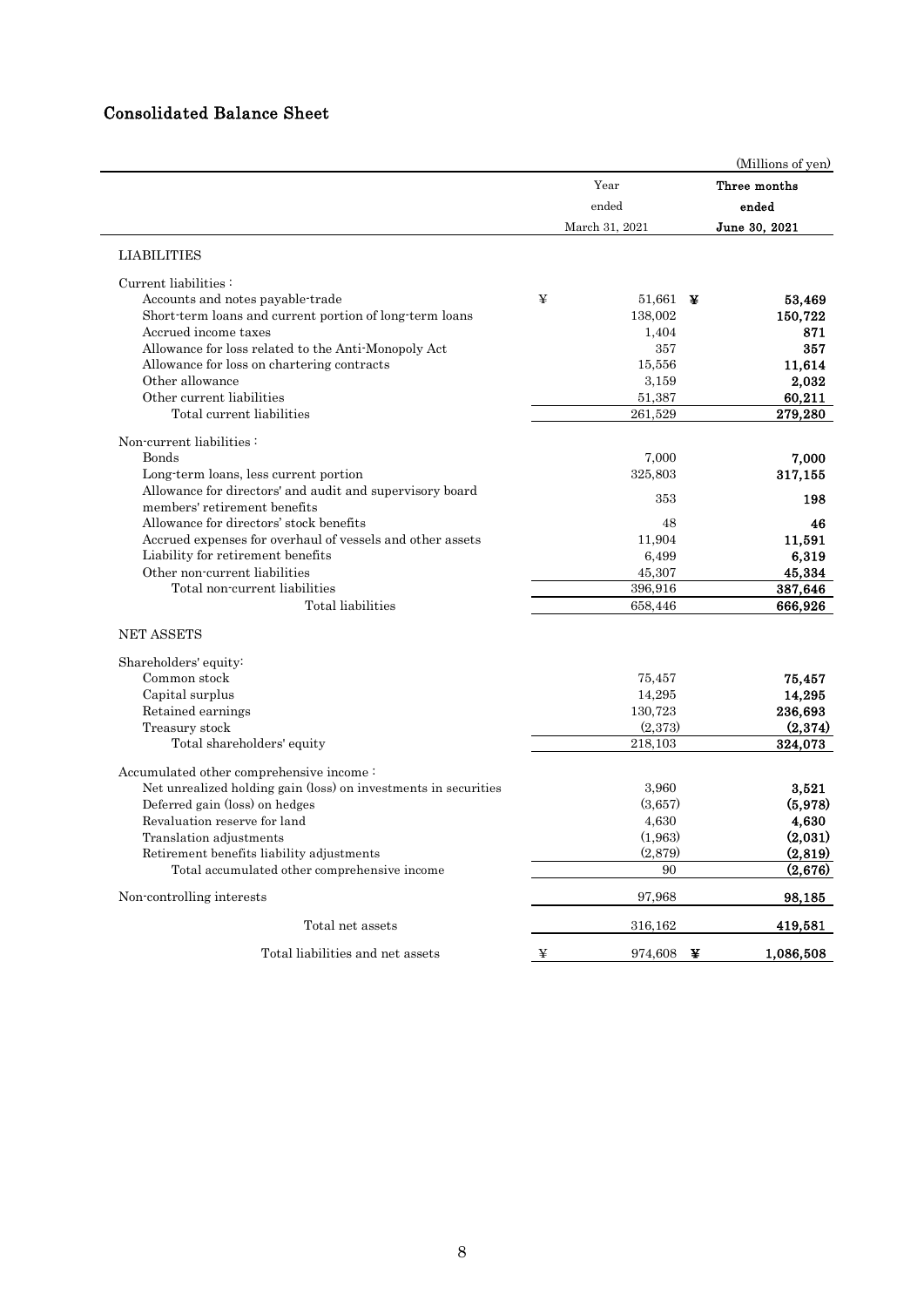# Consolidated Statement of Operations

|                                                                                  |   |                          | (Millions of yen) |
|----------------------------------------------------------------------------------|---|--------------------------|-------------------|
|                                                                                  |   | Three months             | Three months      |
|                                                                                  |   | ended                    | ended             |
|                                                                                  |   | June 30, 2020            | June 30, 2021     |
| Marine transportation and other operating revenues                               | ¥ | 152,185<br>$\rightarrow$ | 174,743           |
| Marine transportation and other operating costs and expenses                     |   | 145,129                  | 158,146           |
| Gross profit (loss)                                                              |   | 7,055                    | 16,596            |
| Selling, general and administrative expenses                                     |   | 13,637                   | 14,196            |
| Operating income (loss)                                                          |   | (6,581)                  | 2,400             |
| Non-operating income:                                                            |   |                          |                   |
| Interest income                                                                  |   | 156                      | 156               |
| Dividend income                                                                  |   | 1,134                    | 456               |
| Equity in earnings of subsidiaries and affiliates                                |   | 5,945                    | 88,809            |
| Exchange gain                                                                    |   | 599                      | 366               |
| Other non-operating income                                                       |   | 409                      | 277               |
| Total non-operating income                                                       |   | 8,246                    | 90,066            |
| Non-operating expenses:                                                          |   |                          |                   |
| Interest expenses                                                                |   | 2,486                    | 2,525             |
| Loss on valuation of derivatives                                                 |   | 5                        | 1,210             |
| Other non-operating expenses                                                     |   | 181                      | 289               |
| Total non-operating expenses                                                     |   | 2,674                    | 4,025             |
| Ordinary income (loss)                                                           |   | (1.008)                  | 88,441            |
| Extraordinary income:                                                            |   |                          |                   |
| Gain on sales of vessels, property and equipment                                 |   | 2,893                    | 12,508            |
| Gain on sales of shares of subsidiaries and associates                           |   |                          | 7,761             |
| Other extraordinary income                                                       |   | 3                        |                   |
| Total extraordinary income                                                       |   | 2,896                    | 20,269            |
| Extraordinary losses:                                                            |   |                          |                   |
| Loss on impairment of vessels, property and equipment                            |   | 994                      |                   |
| Loss on retirement of non-current assets                                         |   | 7                        | 16                |
| Provision of allowance for loss on liquidation of subsidiaries and<br>affiliates |   | 8                        | 4                 |
| Loss on change in equity                                                         |   | 340                      |                   |
| Other extraordinary losses                                                       |   | 151                      | 1                 |
| Total extraordinary losses                                                       |   | 1,500                    | 22                |
| Profit (loss) before income taxes                                                |   | 386                      | 108,688           |
| Income taxes:                                                                    |   |                          |                   |
| Current                                                                          |   | 601                      | 5,345             |
| Deferred                                                                         |   | 313                      | 889               |
| Total income taxes                                                               |   | 914                      | 6,234             |
| Profit (loss)                                                                    |   | (528)                    | 102,454           |
| Profit (loss) attributable to non-controlling interests                          |   | 426                      | 466               |
| Profit (loss) attributable to owners of the parent                               | ¥ | (955)<br>¥               | 101,987           |
|                                                                                  |   |                          |                   |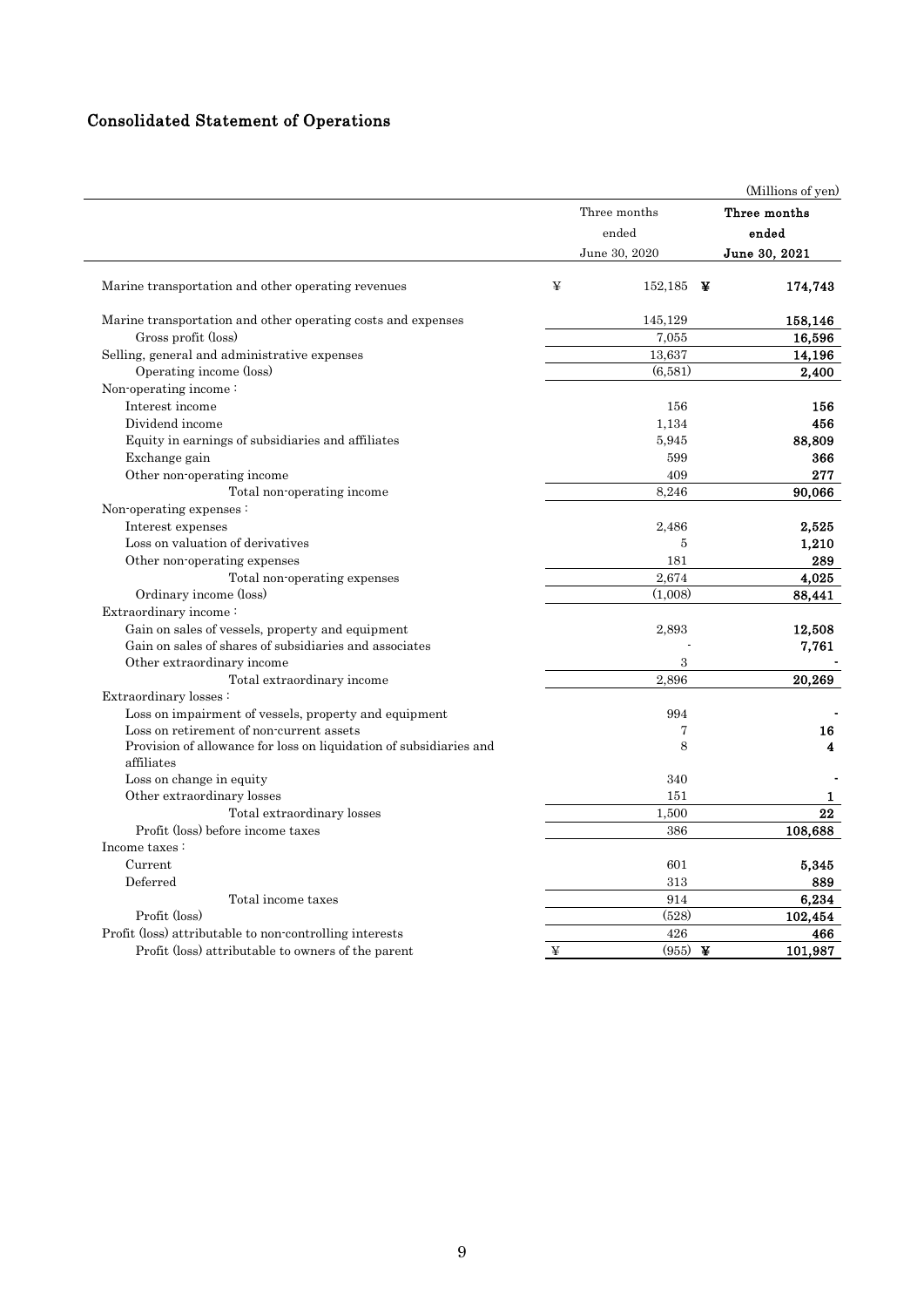# Consolidated Statement of Comprehensive Income

|                                                                                                          |   |               |       | (Millions of yen) |
|----------------------------------------------------------------------------------------------------------|---|---------------|-------|-------------------|
|                                                                                                          |   | Three months  |       | Three months      |
|                                                                                                          |   | ended         | ended |                   |
|                                                                                                          |   | June 30, 2020 |       | June 30, 2021     |
| Profit (loss)                                                                                            | ¥ | (528)         | ¥     | 102,454           |
| Other Comprehensive income:                                                                              |   |               |       |                   |
| Net unrealized holding gain (loss) on investments in securities                                          |   | 300           |       | (494)             |
| Deferred gain (loss) on hedges                                                                           |   | 135           |       | (3,233)           |
| Translation adjustments                                                                                  |   | 705           |       | (41)              |
| Retirement benefits liability adjustments                                                                |   | 168           |       | 62                |
| Share of other comprehensive income of subsidiaries and affiliates<br>accounted for by the equity method |   | (907)         |       | 821               |
| Total other comprehensive income                                                                         |   | 402           |       | (2,884)           |
| Comprehensive income                                                                                     | ¥ | (125)         | ¥     | 99,569            |
| (Breakdown)                                                                                              |   |               |       |                   |
| Comprehensive income attributable to owners of the parent                                                | ¥ | (889)         | ¥     | 99,220            |
| Comprehensive income attributable to non-controlling interests                                           |   | 763           |       | 348               |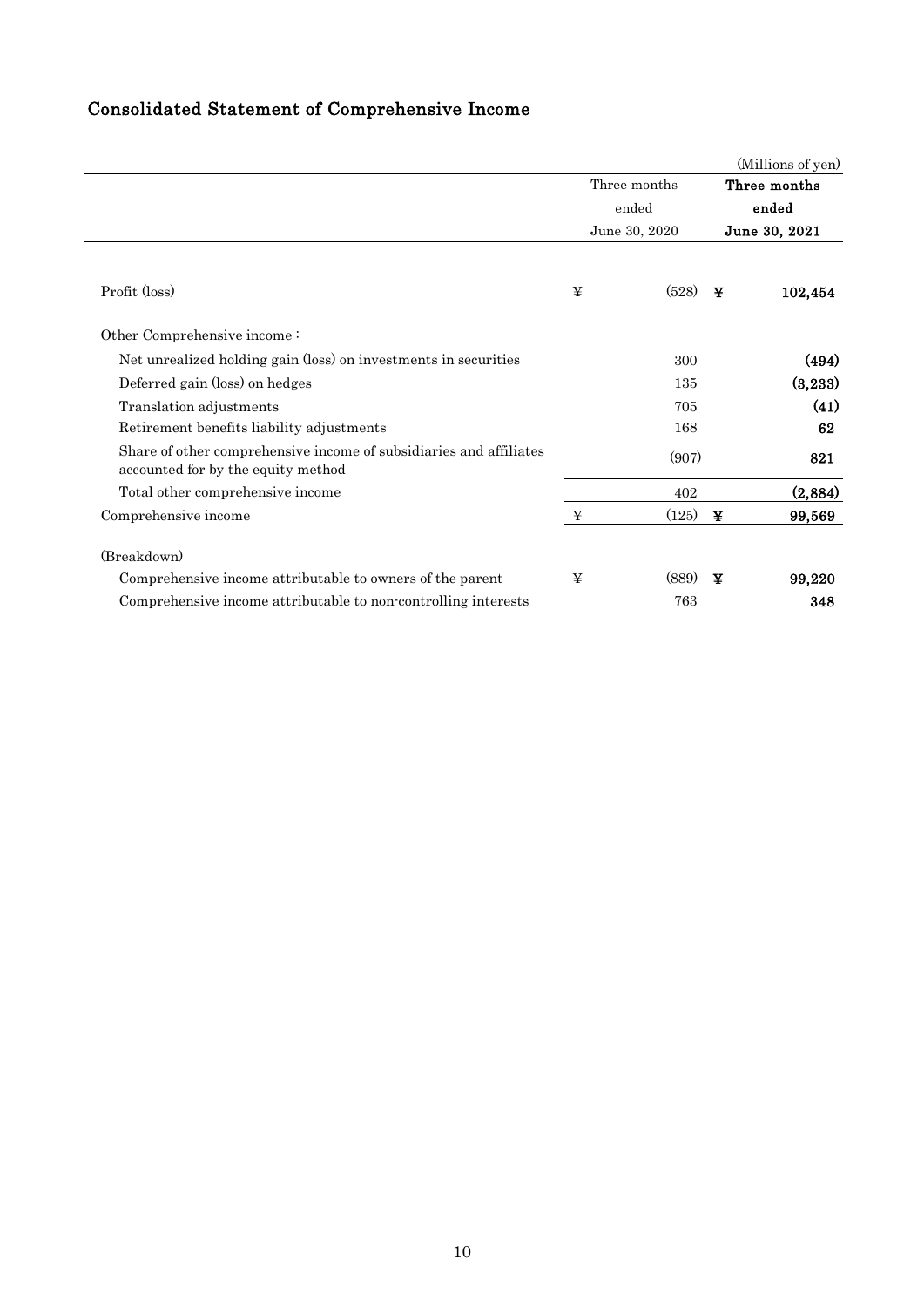#### (Change in Accounting Standards)

(Application of Accounting Standard for Revenue Recognition)

The Company has applied the "Accounting Standard for Revenue Recognition," (Accounting Standards Board of Japan ("ASBJ") Statement No. 29, March 31, 2020) effective from the beginning of the first quarter ended June 30, 2021, and it recognizes revenue when (or as) it satisfies a performance obligation in transferring promised goods or services (i.e., an asset) to a customer. An asset is transferred when (or as) the customer obtains control of that asset. Revenue is recognized at an amount expected to be received upon exchange of goods or services.

As a result of this application, although the Company had previously applied he "Voyage completion method," in which the Company recorded shipping revenues and expenses upon completion of voyage; provided, however, that the "Complex transportation progress method" was used for container ships, the Company has changed its calculation method related to shipping revenues and expenses based on the number of elapsed days of a voyage from the beginning of the first quarter ended June 30, 2021.

The application of the Accounting Standard for Revenue Recognition is subject to the transitional treatment provided for in the provison of Paragraph 84 of the Accounting Standard for Revenue Recognition.

The cumulative effect of the retrospective application, assuming the new accounting policy had been applied to periods prior to the beginning of the first quarter ended June 30, 2021 was added to or deducted from the beginning balance of retained earnings of the first quarter ended June 30, 2021, and thus the new accounting policy was reflected in the beginning balance; provided, however, that the new accounting policy was not retrospectively applied to contracts where the recognition of nearly all the revenue amounts for periods prior to the beginning of the first quarter ended June 30, 2021 were subject to the previous treatment, by applying the method provided for in Paragraph 86 of the Accounting Standard for Revenue Recognition. Furthermore, with regard to modifications to contracts carried out based on the contractual terms existing after all contract modifications were reflected, the cumulative effect was added to or deducted from the beginning balance of retained earnings of the first quarter ended June 30, 2021 by applying the method set forth in item (1) of the supplementary provisions of Paragraph 86 of the Accounting Standard for Revenue Recognition.

As a result, for the three months ended June 30, 2021, net sales increased by ¥3,192 million, cost of sales increased by ¥2,071 million, and operating income, ordinary income, and profit before income taxes increased by ¥1,121 million, respectively. In addition, the beginning balance of retained earnings increased by ¥3,982 million.

Due to the application of Accounting Standard for Revenue Recognition, "Accounts and notes receivable-trade" presented in current assets are included in "Accounts, notes receivable-trade and contract assets" from the first quarter ended June 30, 2021. In accordance with the transitional treatment stipulated in Article 89-2 of the Accounting Standard for Revenue Recognition, figures for the previous fiscal year have not been restated in accordance with the new presentation method.

In addition, in accordance with transitional treatment provided for in paragraphs 28-15 of "Accounting Standard for Quarterly Financial Statements" (ASBJ No. 12, March 31, 2020) with regard to contracts with customers applicable to the first quarter of the previous fiscal year, information on the disaggregation of revenue is not disclosed.

(Application of the Accounting Standard for Fair Value Measurement)

The Company has applied the "Accounting Standard for Fair Value Measurement" (ASBJ Statement No. 30, July 4, 2019), from the beginning of the first three months from April 1 to June 30, 2021. The Company has prospectively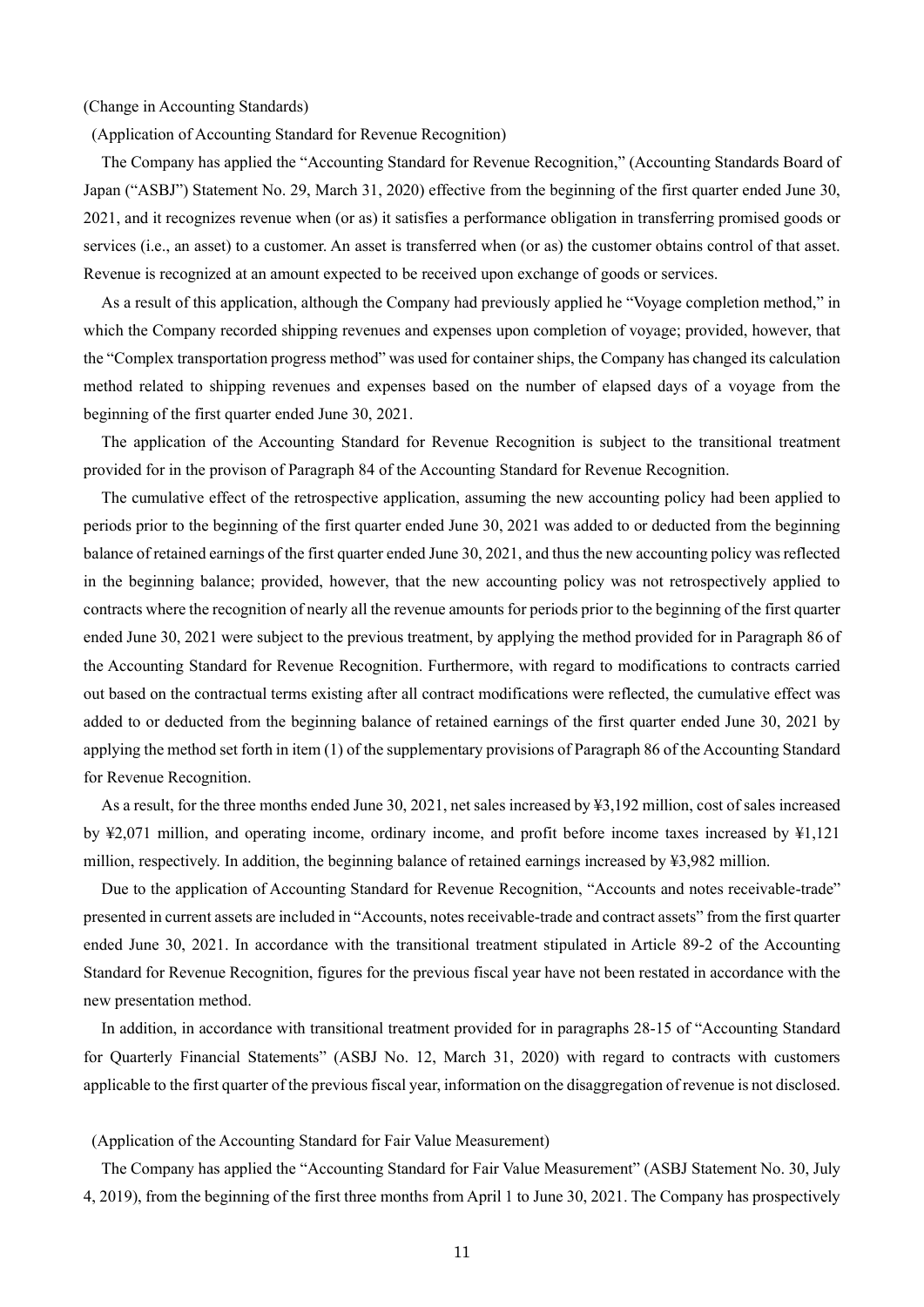applied new accounting policies based on the Accounting Standard for Fair Value Measurement, in accordance with the transitional measurement provided for in Article 19 of Accounting Standard for Fair Value Measurement and Article 44-2 of "Accounting Standard for Financial Instruments" (ASBJ Statement No.10, July 4, 2019). The impact of the application of the Accounting Standard for Fair Value Measurement, on the quarterly consolidated financial statements for the first three months from April 1 to June 30, 2021 is immaterial.

#### (Additional Information)

### (Consolidated taxation system)

The Company and certain domestic consolidated subsidiaries adopt the consolidated taxation system.

On March 31, 2020, the Accounting Standards Board of Japan ("ASBJ") issued "Practical Solution on the Treatment of Tax Effect Accounting for the Transition from the Consolidated Taxation System to the Group Tax Sharing System" (ASBJ Practical Issues Task Force ("PITF") No.39), based on provisions in the Act for Partial Amendments to Income Tax Act (Act No.8).

The Company and certain domestic subsidiaries applied tax laws in effect prior to the amendments to calculate deferred tax assets and deferred tax liabilities for certain items remeasured from the single tax return system in accordance with section 3 of ASBJ PITF No.39 as an alternative to the application of section 44 of "Implementation Guidance on Tax Effect Accounting" (ASBJ Guidance No.28).

#### (Accounting Estimate related to COVID-19)

Due to the high degree of uncertainty regarding the spread of COVID-19 and when it will end, it is difficult to forecast a future outlook. The Company made no changes to assumptions about COVID-19 made in the previous fiscal year as disclosed in the "Significant Accounting Estimates" section of the Company's securities report.